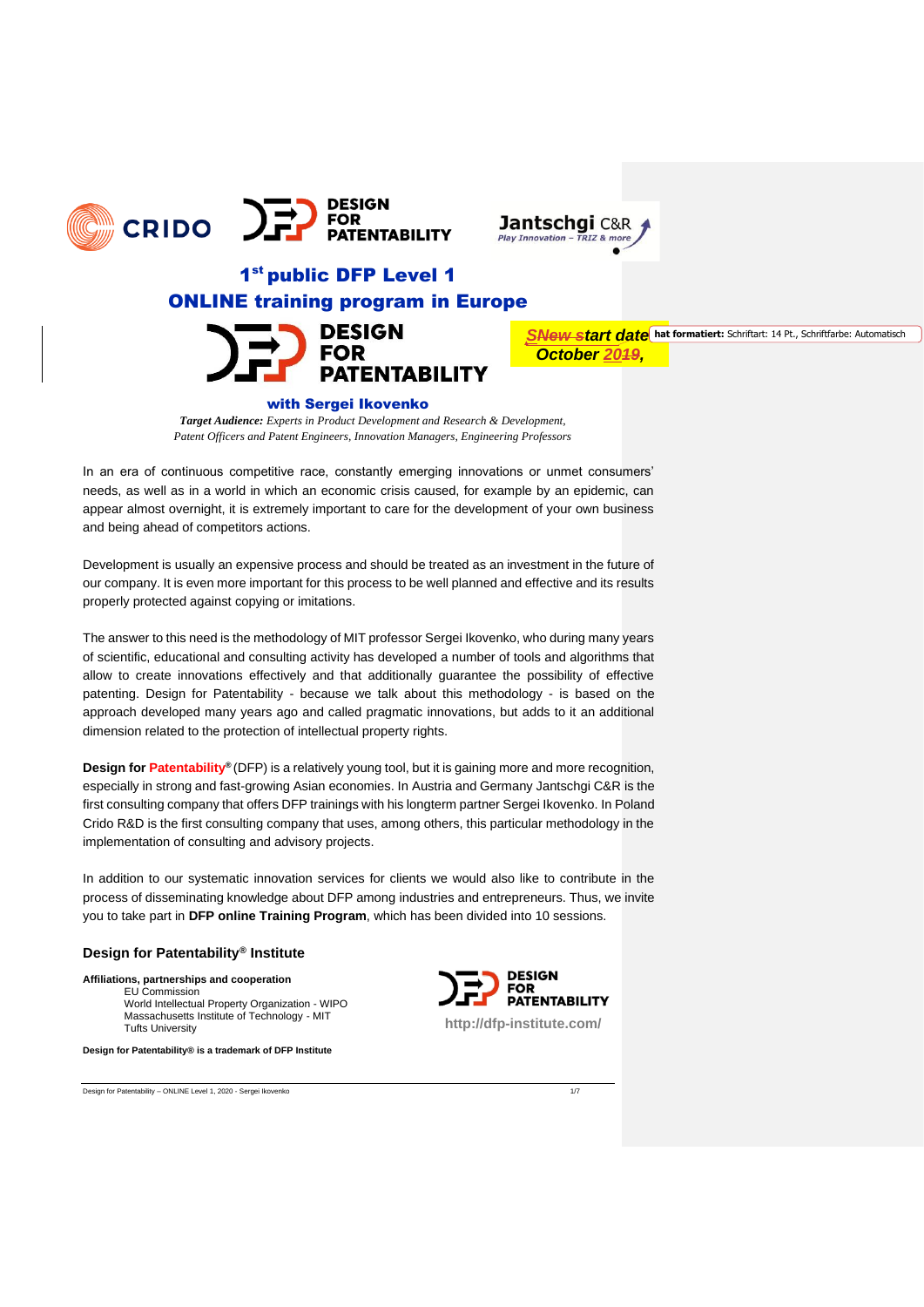



# **Detailed information DFP online training 2020**

| Dates:                | 10 sessions á 4 hours                                       |                                     |
|-----------------------|-------------------------------------------------------------|-------------------------------------|
|                       | Start date: October 20, 2020 (status as of Oct 05,          | hat formatiert: Nicht Hervorheben   |
|                       | 2020)                                                       |                                     |
|                       | the 10 sessions will be organized twice a week for 5 weeks. |                                     |
| Duration per Session: | 15:00 - 19:00 pm CET (Central European Time)                | hat formatiert: Nicht unterstrichen |
| Training days:        | Oct 20, 22, 23, 27, 29, 30; Nov 05 + 3 times to defined     |                                     |

We will send you payment information up to one week before the course starts. We will send you payment information up to one week before the course starts. On the next pages you will find an agenda of this Design for Patentability online training Program.

Language: English Organisation: Jantschgi C&R / Crido R&D / Design for Patentability TM Institute

# **Costs:** (exkl. USt / excl. VAT) 2.200 USD / 1.875 €

including

# • handouts - training materials

- access to webinars (and recordings)
- DfP certificate

# **Registration:**

to register for this DFP Training Program, please complete the online registration form: **<https://crido.pl/en/events/design-for-patentability-training-program-level-1/>** or Email: **E: [office@jantschgi.at](mailto:office@jantschgi.at) /** DI Jürgen Jantschgi

#### **Detailed organizational and payment information will be send out before starting!**

# **On graduation of Design fo Patentability Level 1 certification program the participants will learn basic DFP tools that will enable them:**

- run innovation projects ending up with patentable solution
- circumvent competitive patents
- successfully complete innovation projects on cost reduction and simplification
- find the necessary innovative technology
- develop innovation strategies for products
- perform hybridization of products ending with effective patentable engineering solution
- strengthen their own IP (Intellectual Property)

# **MATRIZ Certificate**



Design for Patentability – ONLINE Level 1, 2020 - Sergei Ikovenko 2/7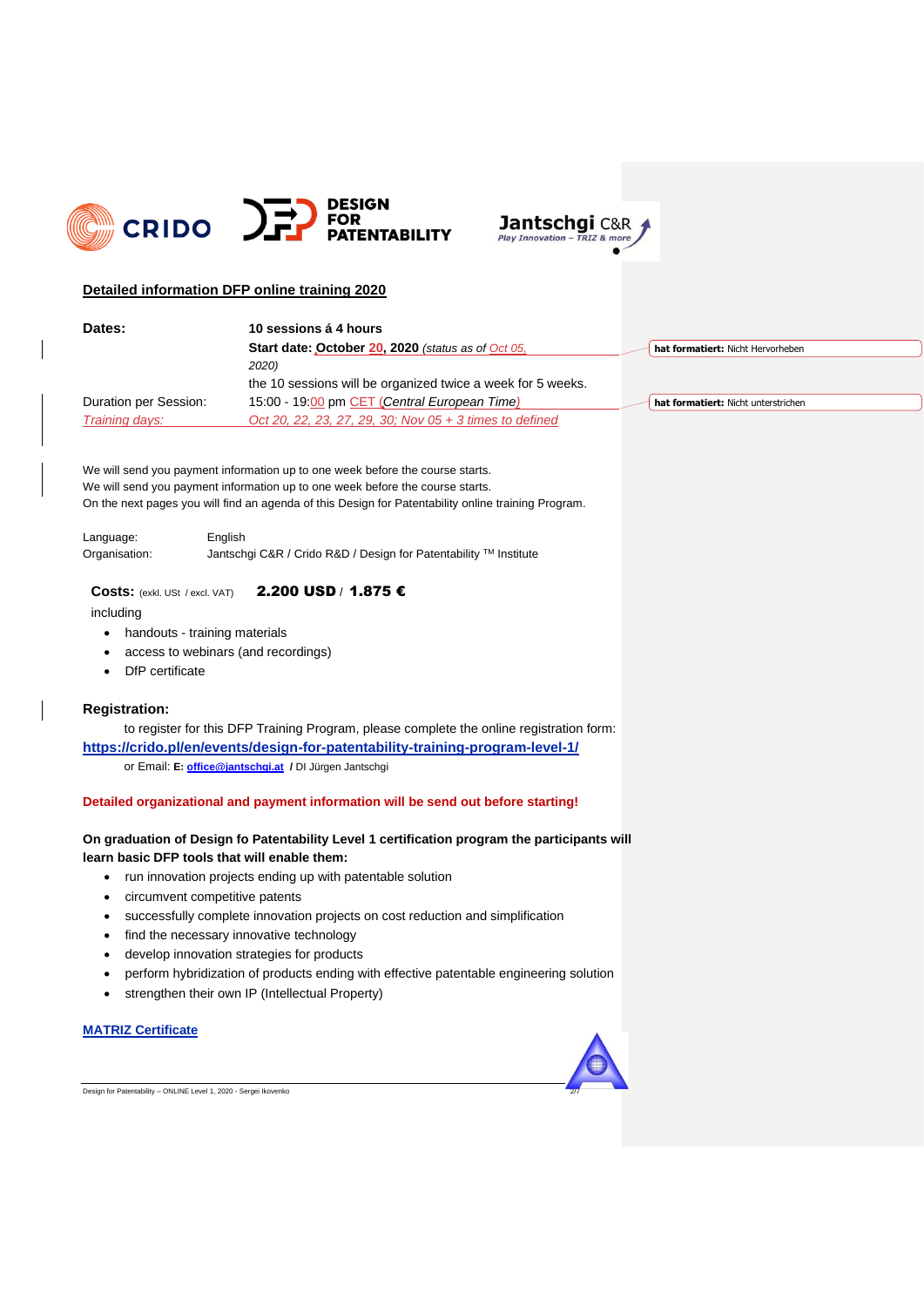



In addition to the Design for Patentability Level 1 certificate participants, who successfully finished the test, can apply for the **MATRIZ Level 1 Certificate**. MA TRIZ .. International TRIZ Association[: www.matriz.org](http://www.matriz.org/)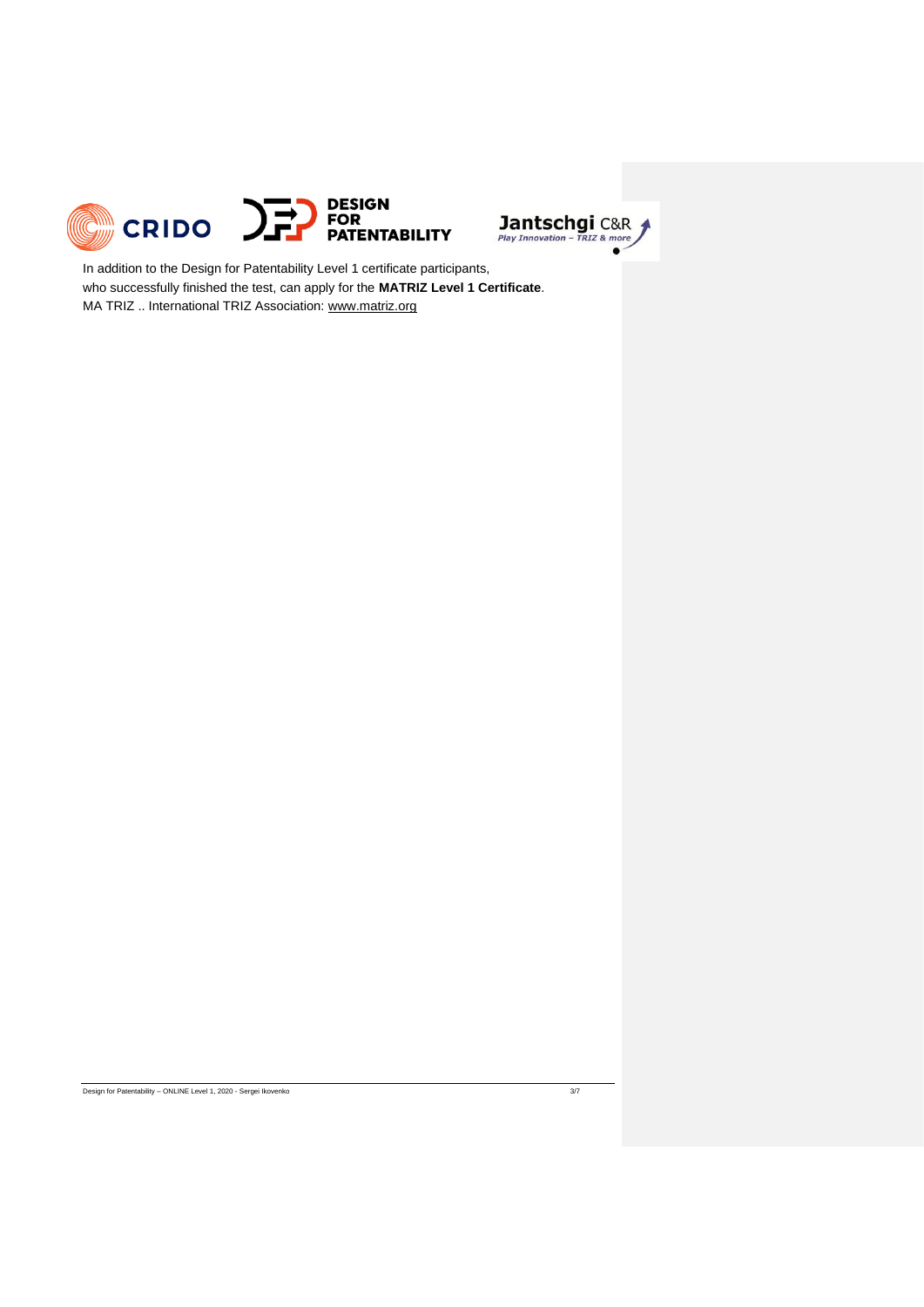



# **Agenda**

# **Session 1**

- **1) Introduction - Two DFP methodology directions**
	- Designing new products/technologies, improving existing one with the possibility of patenting;
	- Working with the existing IP, circumventing, strengthening, developing firewalls, identifying 'white spots', etc.

# **2) Intellectual Property in general. Patents in engineering**

- Patent application requirements:
- Subject matter eligibility
- **Novelty**
- Non-obviousness (inventive step)
- Usefulness

# **3) Analytical Tools for DFP (devices)**

- Component Analysis of devices
- Independent Claim decomposition:
	- o Decomposition rules
	- o Possibility of bringing in Supersystem components
- Ghost components™. Examples of Ghost components™
- Interaction Analysis, Interaction Matrix and its outcome
- Device and Independent Claim function modeling rules, recommendations, ranking

#### **Session 2**

# **1) Tools for designing innovation strategies in innovation projects and competitive patents**

- Technology-Function Matrix
- Function X-parameter Diagram
- "Value change for X-parameters" criteria (one of KPI Key Performance Indicator)

# **2) Trimming as a DFP multi-purpose tool (for devices)**

- Rules of Trimming:
	- o Rule selection
	- o Recommendations for each rule
	- o Partial Trimming
- Virtual Trimming:
	- o Cases of Virtual Trimming
- Trimming applications for DFP:
	- o Innovation scenarios building
	- o Patent circumvention and patent KPI (Key Performance Indicators)
	- o Patent strengthening

Design for Patentability – ONLINE Level 1, 2020 - Sergei Ikovenko 4/7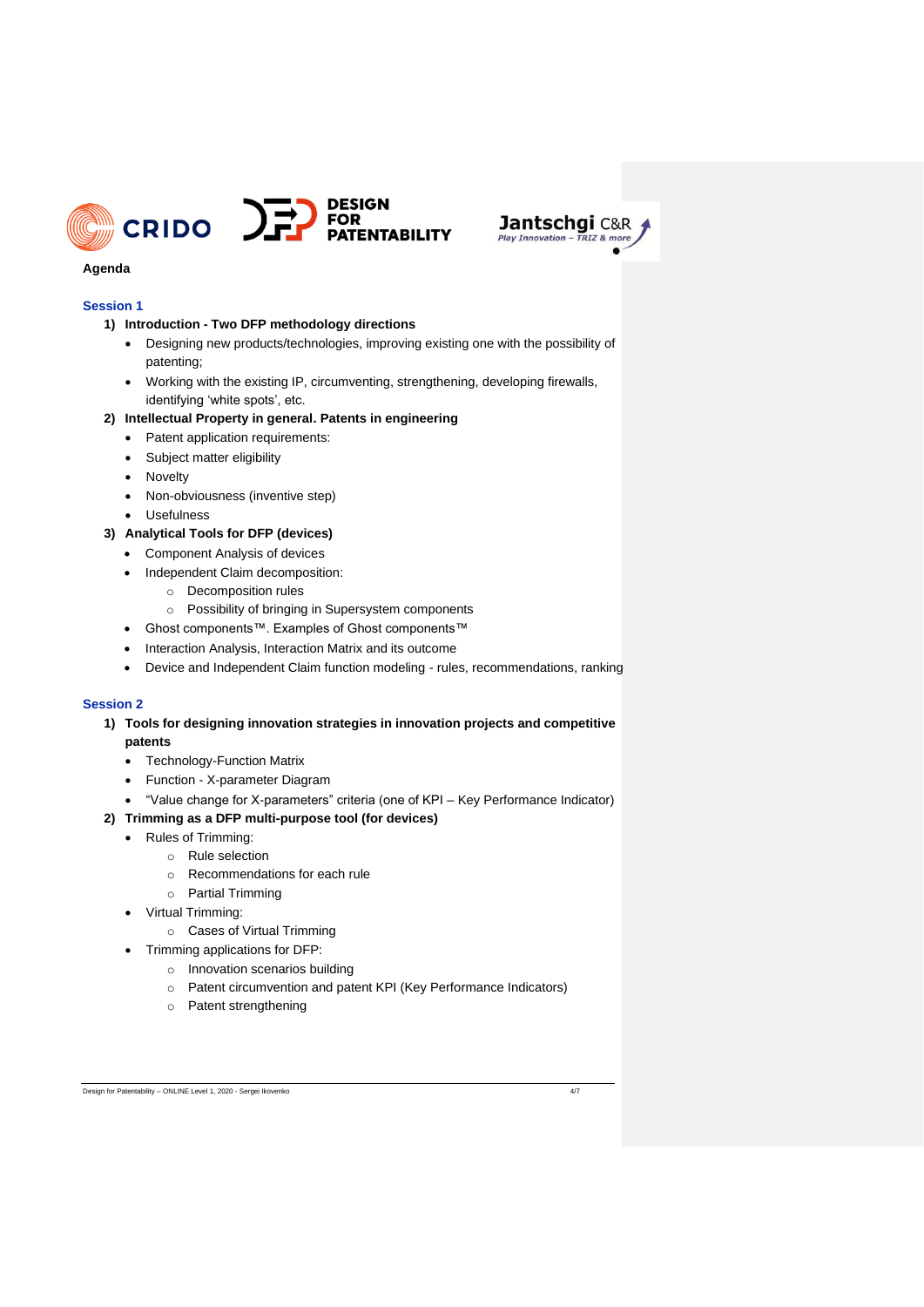



# **Session 3**

# **1) The Strategy of competitive patent circumvention by Trimming**

- Specifics of function analysis for patent circumvention:
- Level of performance
- Ranking
	- o Algorithm of competitive patent circumvention
	- o Recommendations for trimming scenario selection
	- o Partial Trimming for patent circumvention
	- o Dragon Patents™ and how to deal with them

#### **Session 4**

- **1) Problem Solving tools for DFP. Function-Oriented Search (FOS)**
	- Major concepts of FOS:
		- o Expanding and the rules of expanding
		- o Narrowing down to Leading Areas
	- FOS algorithm
	- Leading Areas and recommendations for selecting them.
	- FOS applications: patent circumvention, alternative IP, technology chains.

#### **Session 5**

- **1) The Strategy of competitive patent circumvention by Substitution**
	- Strategies for selecting a component for substitution
	- Issues with the Doctrine of Equivalents:
		- o Non-literal infringement
			- o Definition of an equivalent
	- Using FOS to avoid patent infringement
	- Substitution strategy and Prosecution History Estoppel

#### **Session 6**

# **1) The Antidote Strategy for patent application strengthening**

- Other side of competitive patent circumvention
- Using the strategy on patent applications
- Using the strategy on issued patents
- **2) Problem Solving Tools for DFP. Resolving Technical (Engineering) Contradictions**
	- Trimming and Substitution engineering problems
	- Types of engineering problem modeling and tools for processing the models
	- Modeling engineering problems as Technical (Engineering) Contradictions:
		- o IF-THEN-BUT format
			- o Contradiction Matrix and Inventive Principles
			- o Interpreting Inventive Principles into inventive ideas using Inventive Principles for drafting the patent claims.

Design for Patentability – ONLINE Level 1, 2020 - Sergei Ikovenko 5/7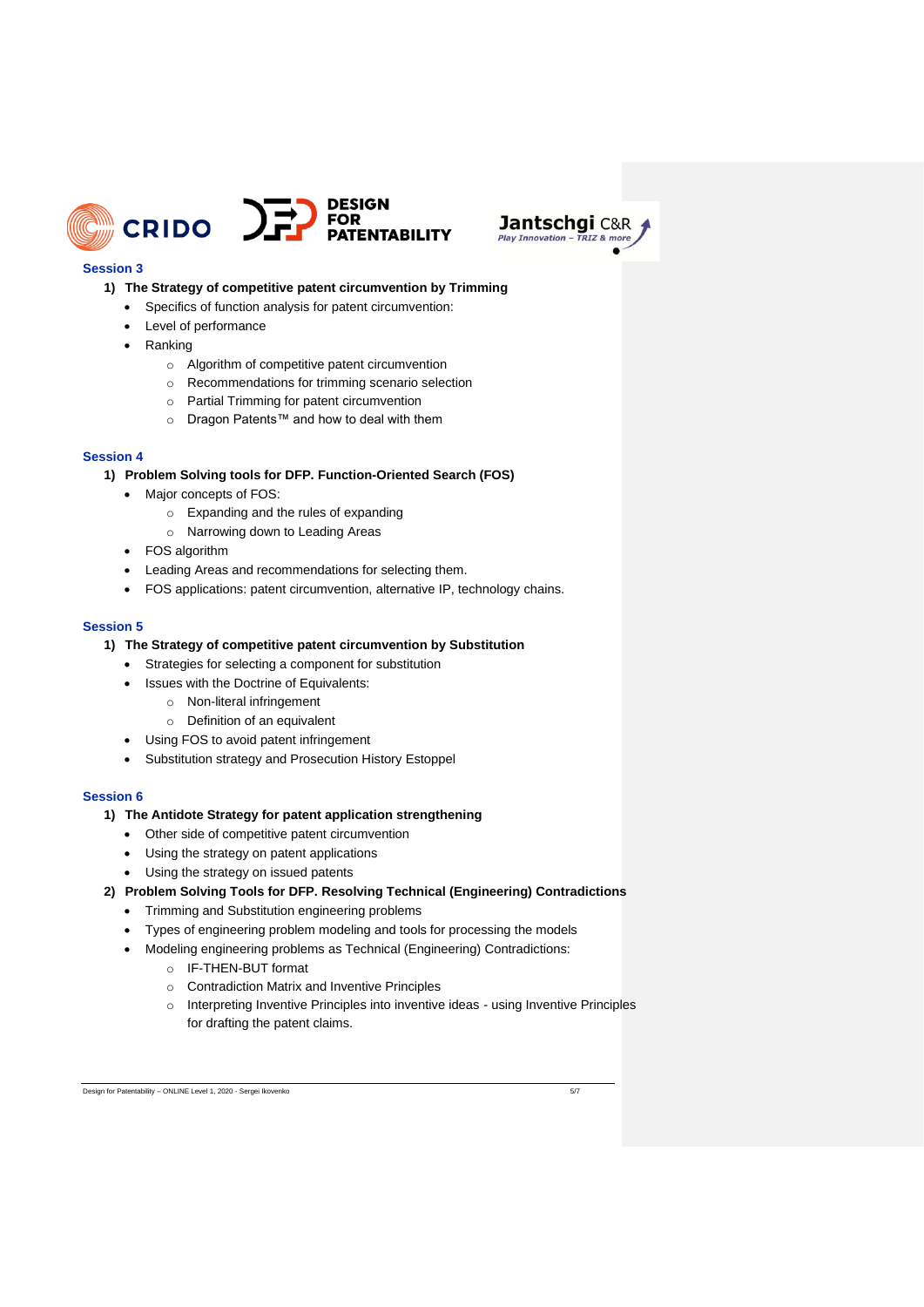



# **Session 7**

### **1) Problem Solving Tools for DFP. Resolving Physical Contradictions**

- Modeling an engineering problem as a Physical Contradiction
- Algorithm for resolving Physical Contradictions:
	- o Separating contradictory demands
		- o Satisfying contradictory demands
	- o Bypassing contradictory demands
- Using FOS for resolving Physical Contradictions

# **Session 8**

#### **1) Cause-Effect Chain Analysis as DFP tool**

- CECA major concepts
- CECA for innovation projects
- CECA for IP-centered projects

### **Session 9**

# **1) Introduction to Innovative Hybridization**

- Hybridization Approach and "non-obviousness"/inventive step.
- Patenting hybrids.

#### **Session 10**

- **1) Innovative Hybridization and Entrepreneurship**
- **2) Preview of L2 Certification Workshop**
	- Circumvention of patents on processes (methods)
	- Picket Fence Strategy
	- Development of the dependent claims
	- New DFP problem solving tools
	- Trends of Engineering System Evolution (part A) and using them for developing dependent claims, etc.
- **3) Official DFP-1 Certification Test**

# **On passing the Official Certification Test the participants will get DFP International certification of Level 1 DFP Practitioner.**

*A list of certified specialists can be found under:<http://dfp-institute.com/certification/>*